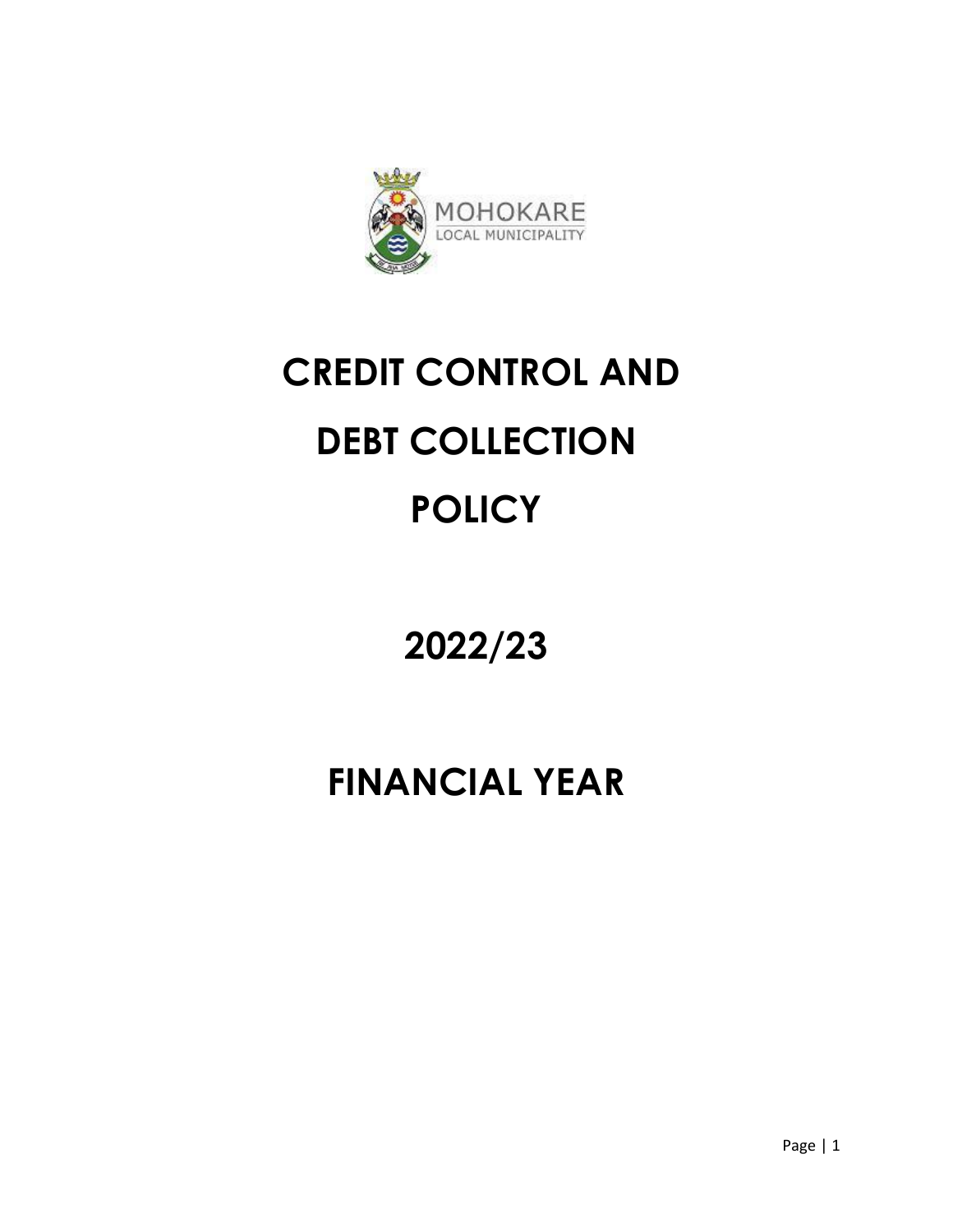#### **INDEX**

- **PART 1: OBJECTIVE CONSTITUTIONAL OBLIGATIONS**
- **PART 2: EXPECTED FUTURE PAYMENT LEVELS**
- **PART 3: NOTICE OF DEFAULT AND INTENDED TERMINATION OR RESTRICTION OF SERVICES**
- **PART 4: RECONNECTION REINSTATEMENT OF TERMINATED OR RESTRICTION SERVICES**
- **PART 5: PERIODS FOR RECONNECTIONS OR REINSTATEMENTS**
- **PART 6: ILLEGAL RECONNECTIONS**
- **PART 7: RESTRICTION OF SERVICES**
- **PART 8: SERVICES NOT RECONNECTED OR REINSTATED AFTER FOUR WEEKS**
- **PART 9: ARRANGEMENTS FOR PAYMENT OF ARREAR ACCOUNT**
- **PART 10: SERVICE OF DEPOSITS**
- **PART 11: PAYMENT OF DEPOSITS**
- **PART 12: ALLOCATION OF PART-PAYMENTS AND APPROPRIATION OF DEPOSITS**
- **PART 13: QUERIES BY ACCOUNTHOLDERS**
- **PART 14: INABILITY TO READ METERS**
- **PART 15: DISHONOURED AND OTHER UNACCEPTABLE CHEQUES**
- **PART 16: DELEGATION OF RESPONSIBILITIES BY MUNICIPAL MANAGER**
- **PART 17: ROLE OF MUNICIPAL MANAGER**
- **PART 18: ROLE OF THE COUNCIL**
- **PART 19: INTEREST ON ARREARS AND OTHER PENALTY CHARGES**
- **PART 20: INDIGENCE MANAGEMENT**
- **PART 21: UNCOLLECTABLE ARREARS**
- **PART 22: ARREARS WHICH HAVE ARISEN PRIOR TO THE ADOPTION OF THE PRESENT POLICY**
- **PART 23: BY LAWS TO BE ADOPTED**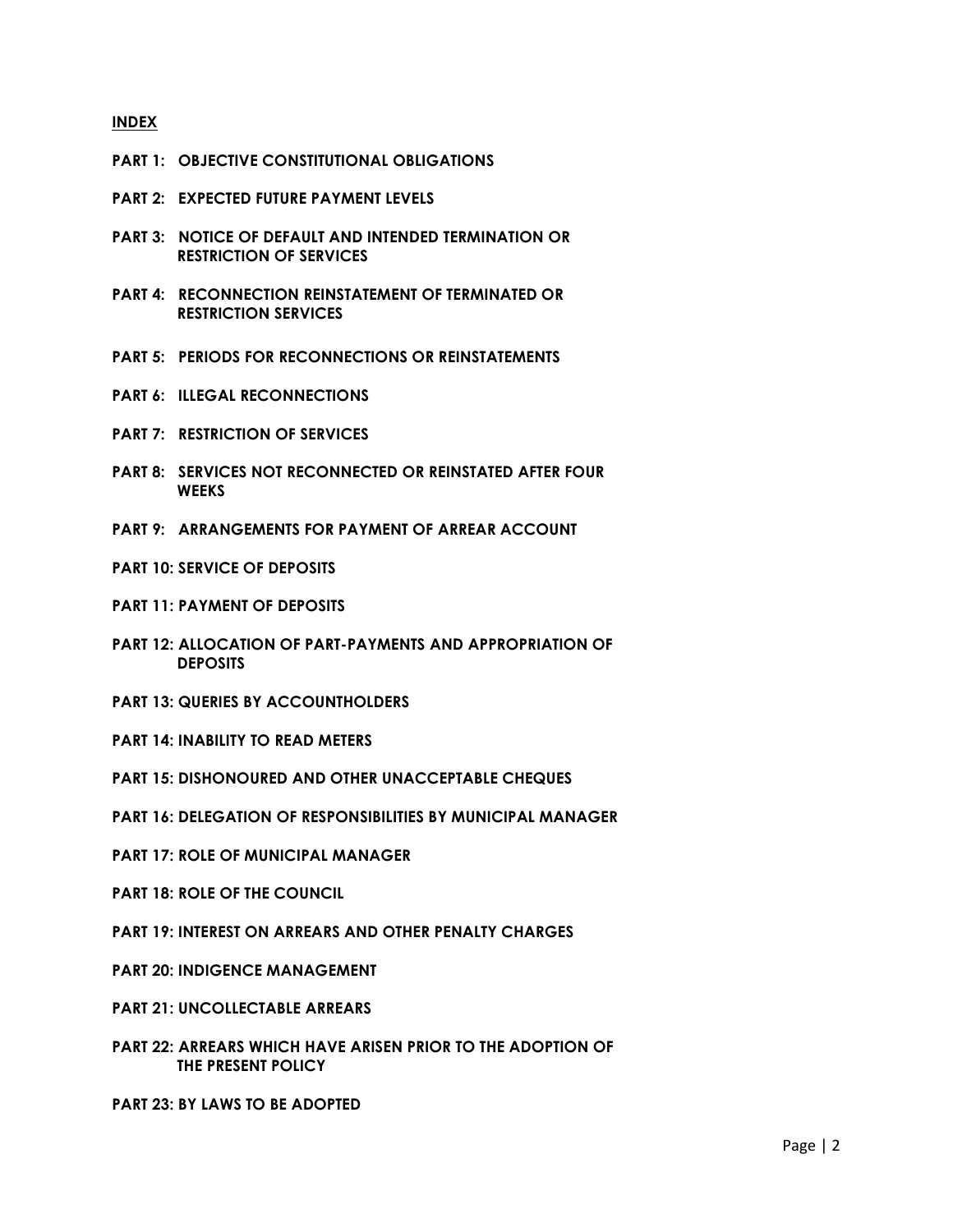# **PART 24: LEGAL REQUIREMENTS**

#### **PART 25: NON ROUTINE JOURNALS**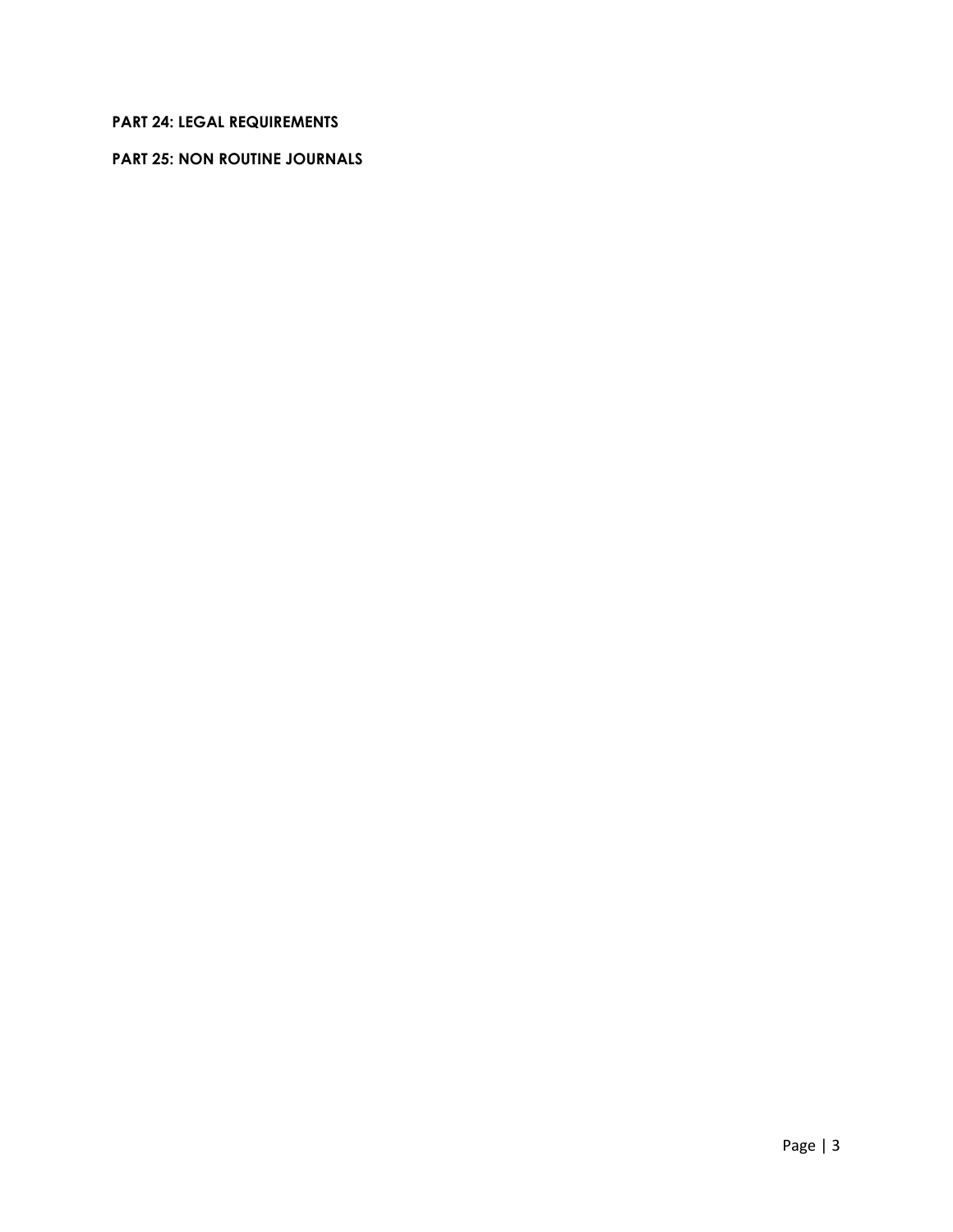### **PART 1: OBJECTIVE CONSTITUTIONAL OBLIGATION**

The council of the municipality in adopting this policy on credit control and debt collection recognizes its constitutional obligation to develop the local economy and to provide acceptable services to its residents. It simultaneously acknowledges that it cannot fulfil these constitutional obligations unless it exacts payments for the services which it provides and for the taxes it legitimately levies.

#### **1. ASSESSMENT RATES**

The assessment rates levied per annum are payable in equal monthly instalments over nine (9) months commencing from at the latest 01 September each year or earlier if convenient for the ratepayer. Interest will be levied on all assessment rates not paid at the due date or in regular instalments. An assessment rates account is opened for each property separately registered according to the information received from the Deeds Office as well as information received from the Department Property Valuation Services.

#### **2. NON-PAYMENT OF ACCOUNTS IN ARREARS**

#### **2.1. Consumer Accounts in Arrears**

Consumer accounts

- **Reading of meters** all meters must be read within the first 10 working days of each month.
- **Distribution of accounts** all accounts must be sent out to consumers during the last 5 working days of every month.
- *Due date for payments* accounts are payable when levied and the final payment date will be as reflected on the account issued.
- **Amounts in arrears** all amounts if not received on the final payment date will be reckoned as to be in arrears.
- *Amounts not paid on due date* all accounts not paid on the due date and for which no arrangements for extensions have been made services will be terminated or restricted as per process set out.
- **Process for restriction of water** instructions to Technical Department to restrict the water will be given monthly, and will average 50 per month.
- *Final Notice and Legal Action*

Should an active account, which has been restricted as set out above, remain outstanding for a period longer than thirty (30) days a final notice will be sent to the consumer/ratepayer wherein they will be given another period of thirty (30) days to pay the outstanding amount or make acceptable arrangements for settling the account. At the discretion of the revenue manager a final notice can also be served where services are not restricted.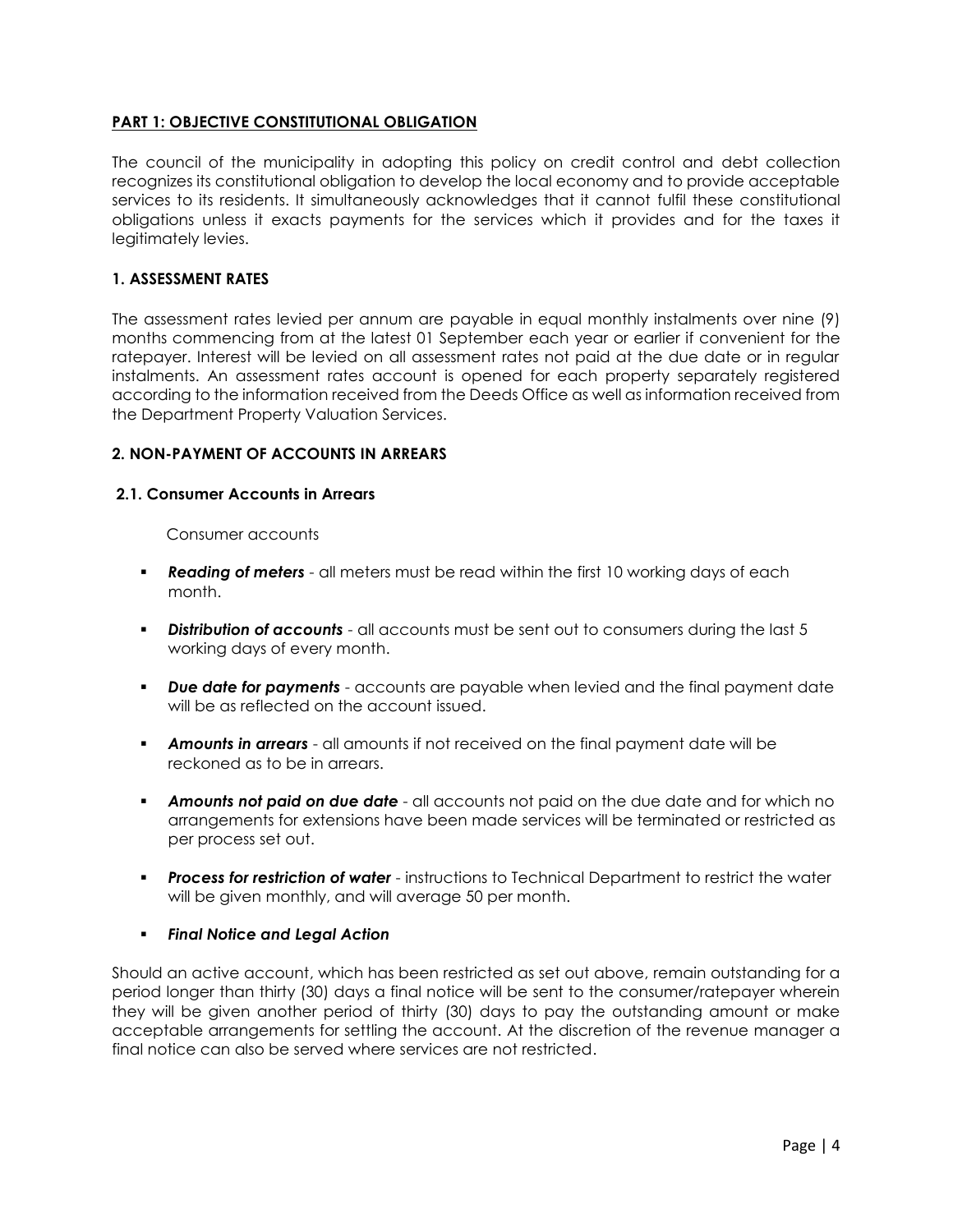## *Handing Over of Accounts to Debt Collectors*

After thirty (30) days the account will be handed over.

#### *Handing Over of Accounts to Attorneys*

When the thirty (30) day period has lapsed and no or insufficient response was received, the account should be withdrawn from the debt collectors and handed over to the attorneys. Where no debt collectors have been appointed, arrear accounts will be handed over directly to the council's attorneys. All accounts where the necessary arrangements have not been complied with are also handed over to the attorneys. The attorneys will exhaust all legal processes until the property is attached and sold at a sale in execution.

#### **2.2. SUNDRY DEBTORS ACCOUNTS IN ARREARS**

#### Sundry Debtors Accounts

This includes all sundry levies for services not contained under a specific trade or economic service of the municipality and is mostly regulated by a separately entered into agreement.

- *Due date for payments* credit control measures must follow the stipulations as per the individual agreements with the various debtors
- **Final notices** where services are not specifically governed by agreements and applicable by-laws do not stipulate collection procedures, final notices should be issued thirty (30) days from due date for payments, and if no response was received after thirty (30) days from then, debts must be handed over to the municipality's attorneys for collection

#### **2.3. CONSUMERS AND LESSEES OF COUNCIL PROPERTY**

Payment of rental and assessment rates is controlled by the specific lease agreement entered into. The total amount for the previous months must be paid in full. A formal repayment agreement and an acknowledgement of debt, only in relation to consumer services, in the prescribed format, must be completed and signed. The current account plus any arrangement must be paid monthly.

#### **PART 2: EXPECTED FUTURE PAYMENT LEVELS**

In terms of the budget approved by the council and in accordance with commonly accepted best practice this municipality will have to strive to its utmost to insure that payment levels for the present and future financial years in respect of all amounts legitimately owing to the municipality - that is inclusive of the balance of the monthly accounts payable by registered indigents - are maintained at an annual average of at least 10% greater than the prior year.

It is generally accepted by this council that the present payment levels averaging below are untenable and are a certain forerunner of financial disaster for this municipality. The only solution to the on-going problem of non-payment by residents who can afford their monthly commitments to the municipality is to introduce a two-fold approach: to promulgate credit control and debt collection by-laws which deal stringently with defaulters, but at the same time - through the formal political structures of the municipality, and in the administration's general dealings with the public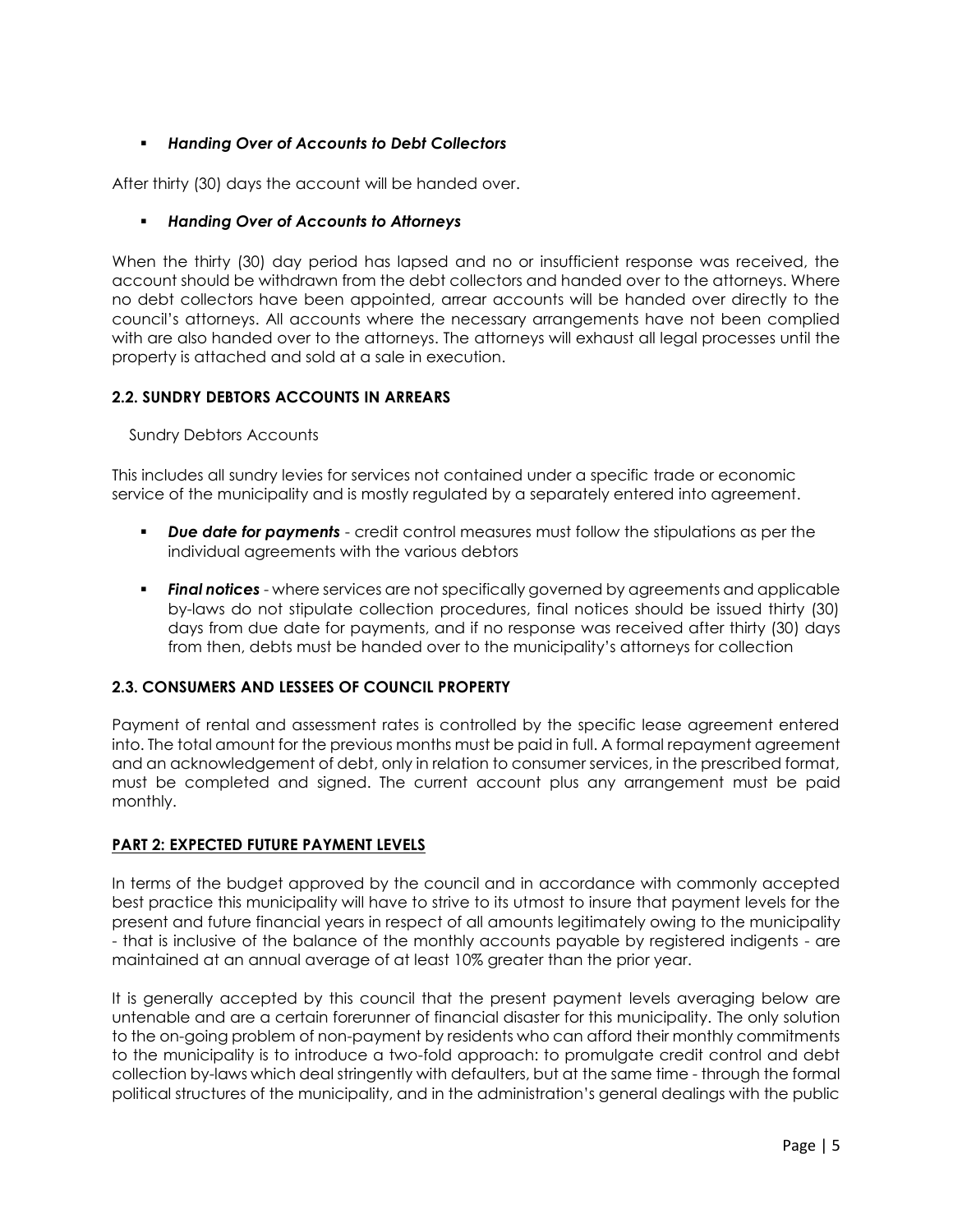- to make the community aware of its legal obligations towards the municipality and to emphasize the negative consequences for all if non- payment continues. The municipality's ward committees are particularly charged with this responsibility.

A maximum amount equals to thirty percent (30%) will be deducted from electricity purchases to settle municipal accounts in arrears for all debtors as set out in the service level agreement with CENTLEC, as a way of endorsing revenue enhancement initiatives.

#### **PART 3: NOTICE OF DEFAULT AND TERMINATION OF RESTRICTION OF SERVICES**

After due dates or as soon as possible thereafter the Credit Control Section will start with the termination or restriction of water services at all premises where the municipal account is in arrears. During this process a letter to this effect will be delivered at the relevant premises.

#### **PART 4: RECONNECTION OR REINSTATEMENT OF TERMINATED OR RESTRICTED SERVICES**

Services to defaulting accountholders terminated or restricted in terms of part 3 above shall be reconnected or reinstated by the Municipal Manager only when all the following conditions have been met: -

- the arrear accounts has been paid in full, including the interest raised on such account; or
- an acceptable arrangement has been made with the Municipal Manager for the payment of the arrear account, including interest raised on such an account
- the charge(s) for the notice sent in terms of Part 3 and for the reconnection or reinstatement of the terminated or restricted service(s) as determined by the council from time to time, have been paid in full
- a service contract has been entered into with the municipality as contemplated in part 10 below; and
- a cash deposit has been lodged with the Municipal Manager in compliance with part 11 such deposits to be newly determined on the basis of currently prevailing consumption and usage of services in respect of the property concerned or, if insufficient data is available in regard to such consumption of the currently prevailing consumption and usage of services in respect of a comparable property.

#### **PART 5: PERIOD FOR RECONNECTIONS OR REINSTATEMENTS**

The Municipal Manager shall reconnect or reinstate terminated or restricted services within 3 (three) working days after the date on which the conditions set out in Part 4 have been met unless the he / she is unable to do so because of circumstances beyond the control of the municipality. In the latter event the municipal he / she shall promptly inform the mayor of such circumstances and of any actions required to overcome the circumstances concerned

#### **PART 6: ILLEGAL RECONNECTIONS**

The Municipal Manager shall as soon as it comes to his / her notice that any terminated or restricted services has been irregularly reconnected or reinstated, report such action to the South African Police Service, disconnect or restrict such service(s) and not reconnecting or reinstate such service(s) until the arrear account including the interest raised on such account, the charges for the notice sent in terms of Part 3 and the chargers for both the original and subsequent reconnection or reinstatement of the services and the revised deposit have been paid in full together with such penalty as may be determined by the Council from time to time.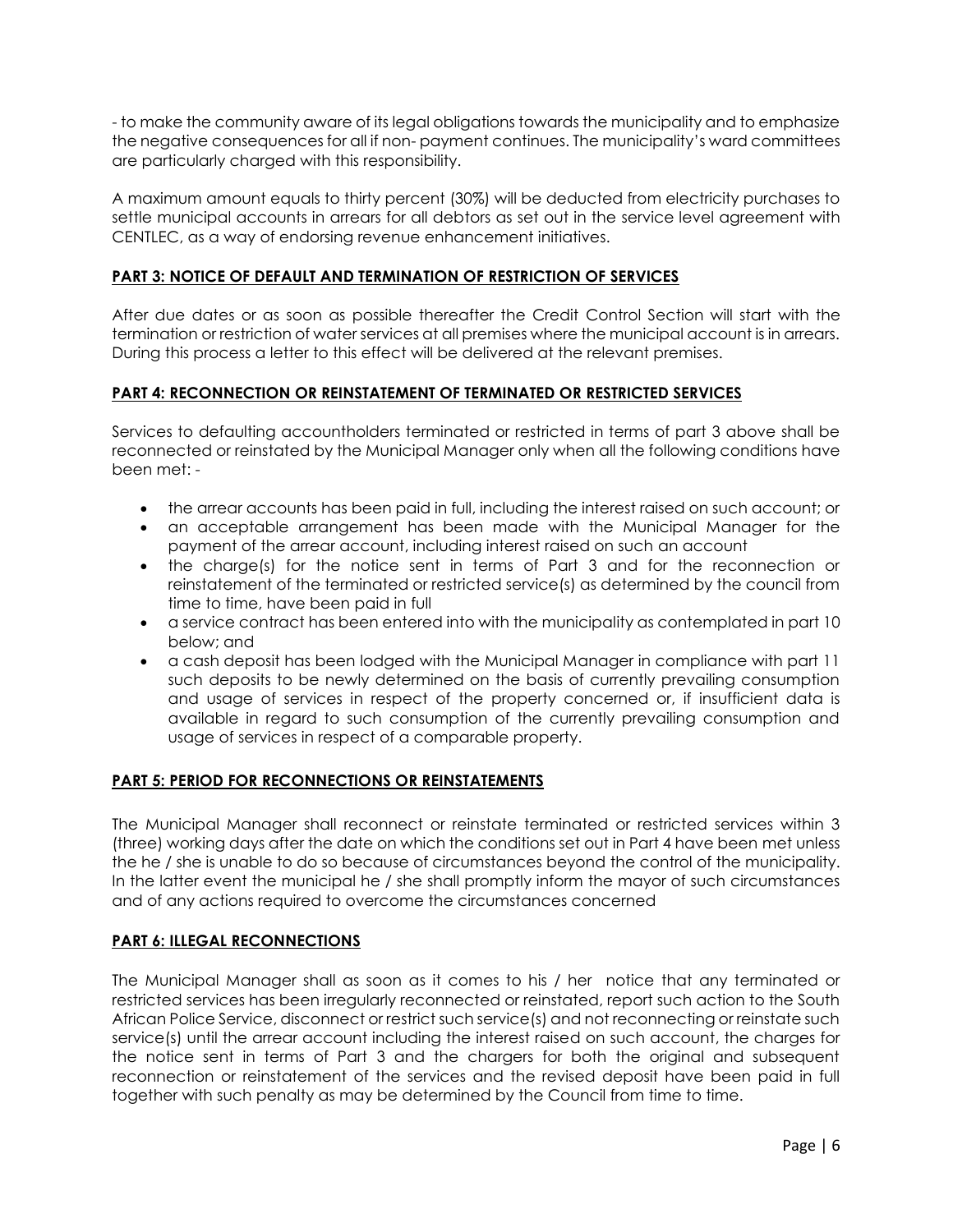In addition, all metered consumption since the date of the illegal reconnection, or the estimated consumption if a reliable meter reading is not possible, shall also be paid in full before any reconnection or reinstatement is considered

#### **PART 7: RESTRICTION OF SERVICES**

If the Municipal Manager is of the opinion that the termination of services in the case of a particular property in respect of which the account is in arrear, is not in the best interest of the community - specifically because of the potential endangerments of the life of any person whether resident in or outside the property concerned - the he / she may appropriately restrict rather than terminate the services in question.

#### **PART 8: SERVICES NOT RECONNECTED OR REINSTATED AFTER FOUR WEEKS**

If services have been terminated or restricted in the case of a property in respect of which the account is in arrear, and the accountholder has not paid such arrears, including the interest raised on such an account or made an acceptable arrangement with the Municipal Manager for payment of the arrear account including the interest raised on such an account, within a period of 28 (twenty eight) calendar days after the date of termination or restriction of the service(s) concerned, the Municipal Manager shall forthwith hand such account over for collection and such further action as is deemed necessary to the municipality attorneys or any debt collecting agency appointed by the Council. Such further action shall include arrear property rates and service charges (if the accountholder is also the owner of the property). All legal expenses incurred by the municipality shall be for the account of the defaulting accountholder.

# **PART 9: ARRANGEMENTS FOR PAYMENTS OF ARREAR ACCOUNTS**

Allowing defaulting accountholders to make arrangements for payment of arrear accounts shall be at the discretion of the Municipal Manager. Accounts that are outstanding for longer than 60 days from billing date will be regarded as long-outstanding. Each defaulting accountholder shall be allowed a maximum period of 12 (twelve) months within which to pay an arrear account, together with the interest raised on such an account and it shall be a condition for the conclusion of any arrangement that the accountholder is bound to pay every current municipal account in full and on time during the period over which such arrangements extends.

The municipality may implement incentives to recover outstanding debts. The council withholds the right to pay incentive schemes. The municipality may consider offers to repay the outstanding debt in full if the debtor receives a discount. The Municipal Manager and Chief Financial Officer may approve such offers. If an accountholder breaches any material term of an arrangement the balance of the arrear account together with the balance of interest raised on such an account shall immediately become due and payable to the municipality and if the accountholder defaults on such payment the Municipal Manager shall terminate or restrict services to the property in question and shall forthwith hand such account over for collection as envisaged in part 8.

An accountholder who has breached an arrangement as set out above shall not be allowed to make any further arrangements for payment of arrear accounts but shall be proceeded after the dispatch of the initial notice of default as envisaged in part 3 and failure by the accountholder to pay the arrear account together with interest raised on such arrear as required in terms of such notice as though such accountholder breached a material term of an arrangement.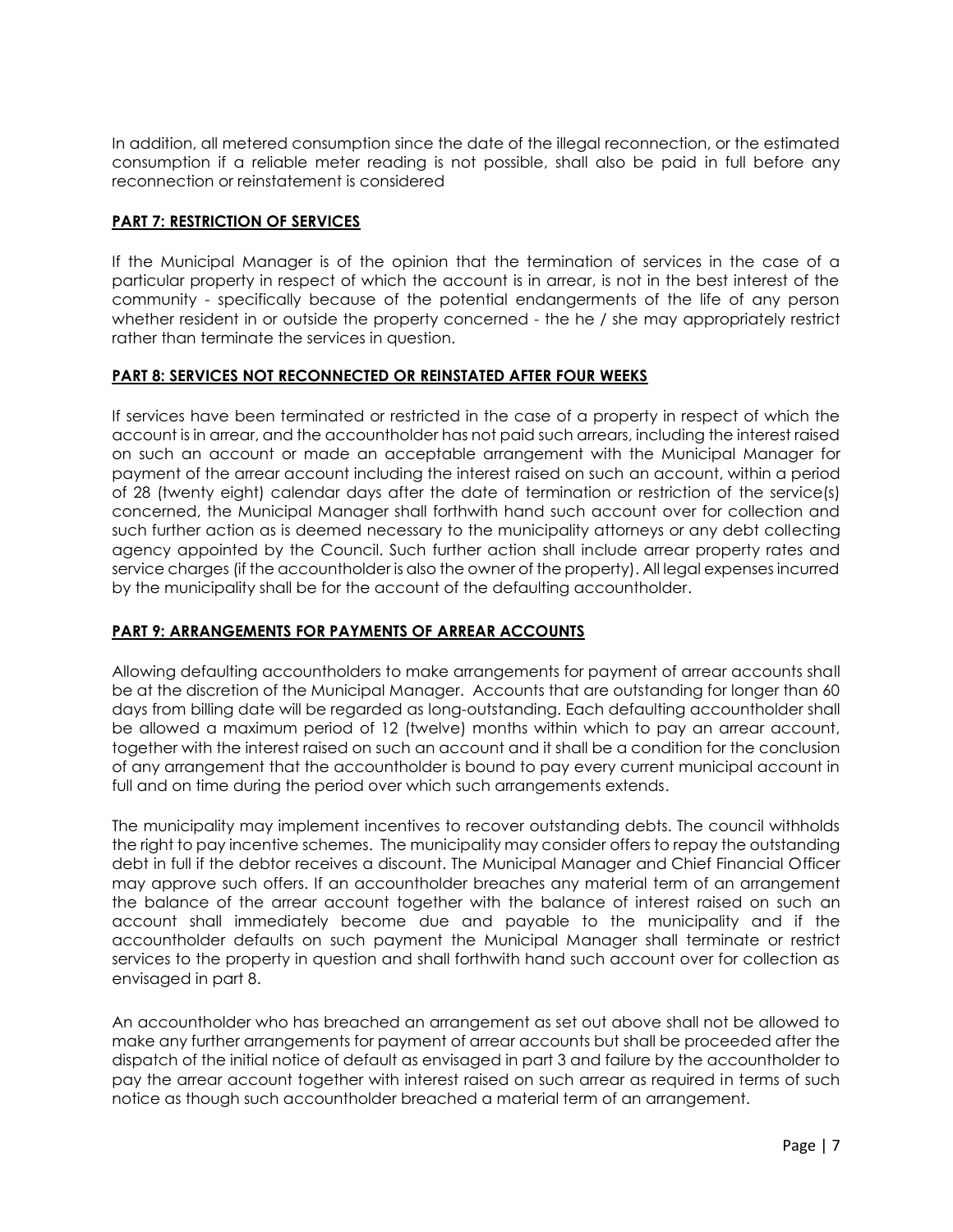# **PART 10: SERVICE CONTRACT**

A service contract shall henceforth be entered into with the municipality for each property to which the municipality is expected to provide all or any of the following services:

- Water
- Refuse collection
- Sewerage

Such contract shall set out the conditions on which services are provided and shall require the signatory to note the contents of the municipality's Credit Control and Debt Collection policy, a copy of which shall be provided to such signatory, as well as the provision of the Municipal System Act in regard to the municipality's right of access to property.

Where the signatory is not the owner of the property to which the services are to be provided, a property executed letter from such owner indicating that the signatory is the lawful occupant of the property shall be attached to the service contract. Current consumers and users of the municipality 's service who have not entered in a service contract as envisaged above must do so within 2 years from the date on which the by-laws to implement the present policy are published and failure to do so shall be considered as a default equivalent to non-payment in terms of part 3 above.

#### **PART 11: PAYMENTS OF DEPOSITS**

Whenever a service contract is entered into in terms of part 10, the signatory shall lodge a cash deposit with the municipality such deposit to be determined as per the Budget Tariff List approved annually by Council.

#### **PART 12: ALLOCATION OF PART-PAYMENT**

If an accountholder pays only part of any municipal account due, the Municipal Manager shall allocate such payment as follows:

- Firstly, to any unpaid charges levied by the municipality in respect of unacceptable cheques, notice, legal expenses and reconnections or reinstatements of services in respect of the account or property concerned
- Secondly to any unpaid **refuse** charges
- Thirdly to any unpaid **sewerage** collection charges
- Fourthly to any unpaid **water** charges; and
- Lastly to any unpaid **rates** charges

This sequence of allocation shall be followed notwithstanding any instructions to the contrary given by the accountholder.

#### **PART 13: QUERIES BY ACCOUNTHOLDERS**

Any consumer/ratepayer has an obligation to query an account within a period of ninety (90) days from receiving such an account. Any query received after a ninety (90) day period is not going to be entertained and the ratepayer/consumer shall be liable to pay.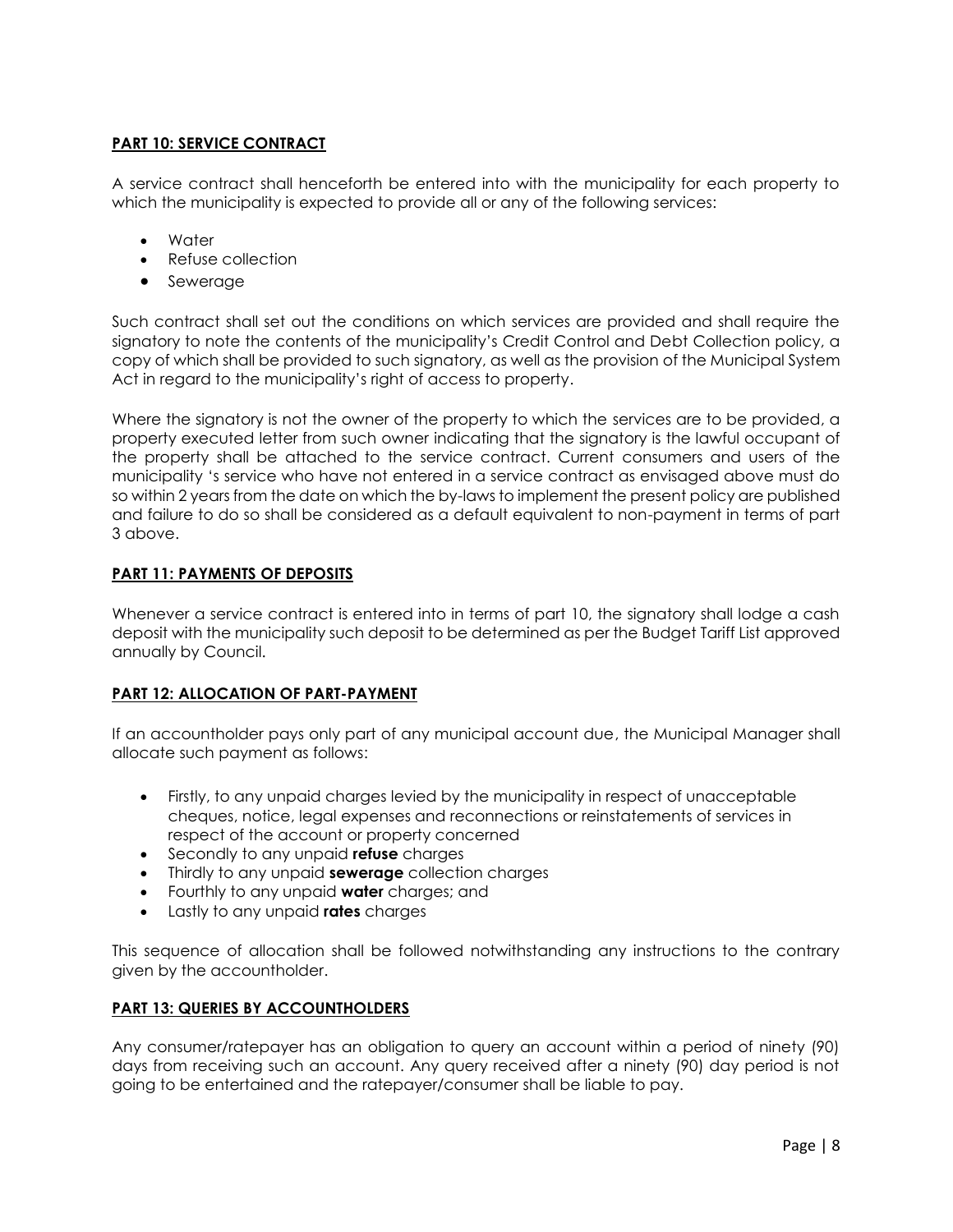In the event of an accountholder reasonably querying any item or items on the monthly municipal account no action shall be taken against the accountholder as contemplated in part 3 provided the accountholder has paid by due date an amount equal to the monthly average monetary value of the three most recent un-queried accounts in respect of the service under query as well as all un-queried balances on such account and provided further such query is made on behalf of the accountholder on or before the due date for the payment of the relevant account. Any query raised by an accountholder in the circumstance contemplated in part 14 below shall not constitute a reasonable query for the purposes of the present paragraph

# **PART 14: INABILITY TO READ METERS**

If the municipality is unable to read any meter on any property because the meter has been rendered inaccessible through any act or omission of the accountholder or owner of the property concerned, the municipal manager shall render an estimate account calculated with the below formula.

#### **The MUNSOFT parameters entered in order to inform the water estimates are as follows:**

| <b>Meter Indicators</b>                          |                |  |
|--------------------------------------------------|----------------|--|
| Meter Levy                                       | * Basic Charge |  |
| Meter daily Average                              | * 6            |  |
| Daily average calculated over a number of months |                |  |
| Reading File Format                              | * Fixed        |  |
| <b>Basic Charge x Units</b>                      |                |  |

The MUNSOFT formula used to determine the water estimates for the particular month and any underlying assumptions used by formula to determine the estimate:

#### *Meter Daily Average x 30 days / 6 months*

Any codes if applicable, used by MUNSOFT system in order to inform the system of the estimate to be made for the particular month.

#### *The system looks at the reading - if zero (0) the system sees the meter as 'unread'. Averaging is done on 'not read' meters indicated by an 'N'*

#### **PART 15: DISHONOURED AND OTHER UNACCEPTABLE CHEQUES**

If an accountholder tenders a cheque which is subsequently dishonoured by or is found to be unacceptable to the accountholder's bankers the municipal manager shall- in addition to taking the steps contemplated in this policy against defaulting accountholders – charge such accountholder the penalty charge for unacceptable cheques, as determined by the council from time to time, and such charge shall rank equally within the costs and expenses incurred by the municipality for purposes of determining the sequence of allocations and appropriations contemplated in part 12

#### **PART 16: DELEGATION OF RESPONSIBILITIES BY THE MUNICIPAL MANAGER**

The municipal manager including any person acting in such capacity shall be responsible to the council for the implementation of this policy and its attendant by-laws but- without in so doing being divested of such responsibility – may delegate in writing all or any of the duties and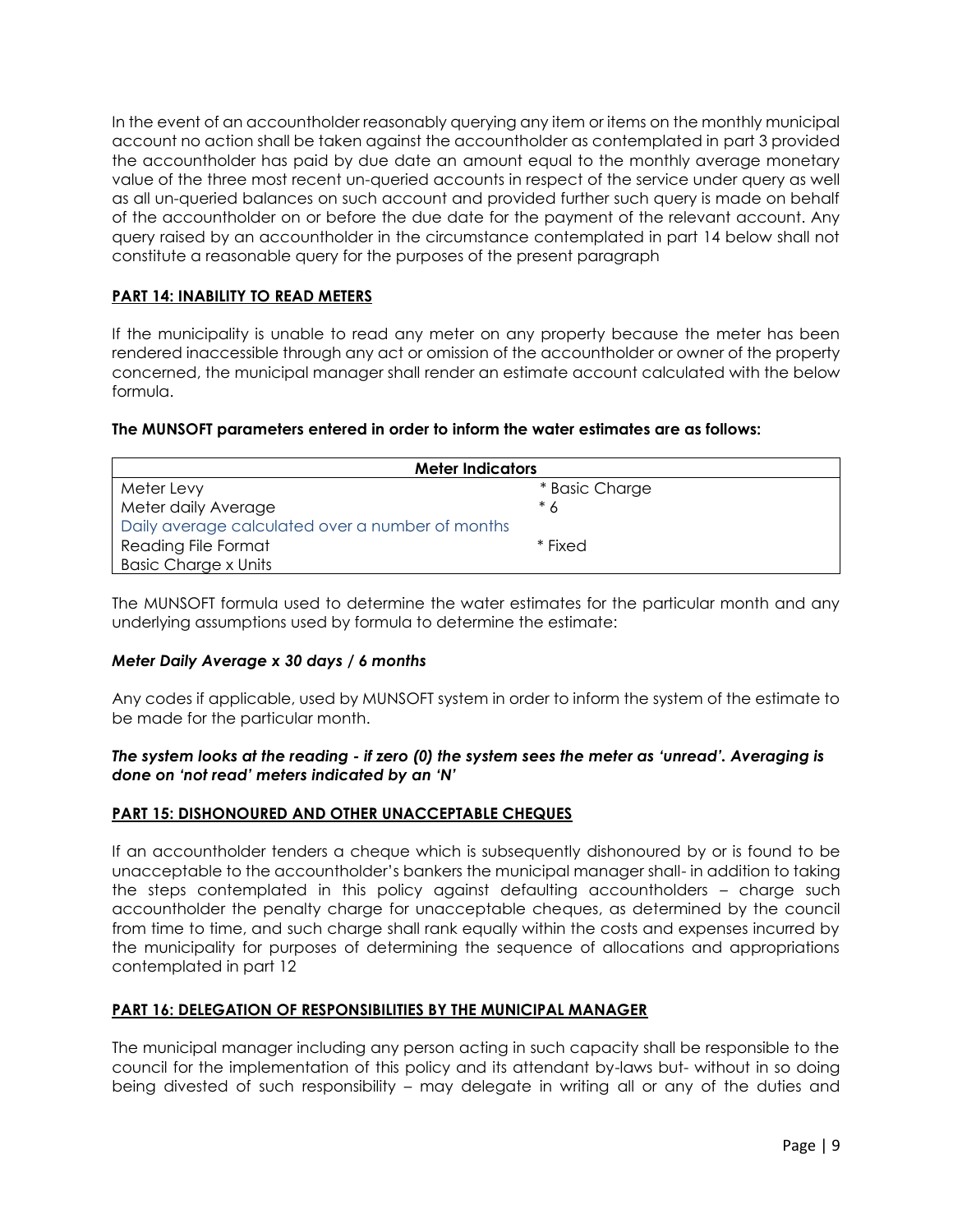responsibilities referred to in these by-laws to any other official or officials of the municipality and may from time to time in writing amend or withdraw such delegation(s)

#### **PART 17: ROLE OF THE MUNICIPAL MANAGER**

Section 100 of the Municipal System Act 2000 (see part 24 below) clearly assigns the legal responsibility for implementing the credit control and debt collection policies and by-laws to the municipal manager.

In practice however the municipal manager will inevitably delegate some or many of the responsibility's specifically assigned to this office in the by-laws as it will be administratively impossible for the municipal manager to perform the numerous other functions of this office as well as attend to frequently recurring administrative responsibilities. However, such delegations do not absolve the municipal manager from final accountability in this regard and the municipal manager will therefore have to ensure that a proper internal reporting structure is established and consistently implemented so that the day-to-day actions of and results from the credit control and debt collection programme are properly monitored and supervised.

It is also an integral feature of the present policy that the municipal manager shall report monthly to the mayor as the case may be and quarterly to the council on the actions taken in terms of the by-laws, and on the payment levels for the periods concerned. Such reports shall as soon as practically possible provide the required information both in aggregate and by municipal ward.

In addition, such monthly report shall indicate any administrative shortcomings, the measures taken or recommended to address such shortcomings and any actions by council which reasonably be interpreted as consulting interference in the application of the by-laws.

Notwithstanding all the foregoing references to the accountability of the municipal manager in regard to these by-laws it is incumbent on all the officials of the municipality, certainly all those who are at management level as well as more junior and the municipality's general customer relations to promote and support both this credit control and debt collection policy and the application of the attendant by-laws. The responsibilities of all officials include reporting to the municipal manager any evident breaches of these by-laws whether by members of the community and other officials or councillors of the municipality

#### **PART 18: ROLES OF COUNCILLORS**

Section 99 of the Municipal System Act, No. 32 of 2000, places the important legal responsibility on the executive mayor or executive committee as the case may be of monitoring and supervising the application of the present policy and the attendant by-laws and of reporting to the council on the extent and success of credit control action. The present policy further recommends that the municipality's ward committees be actively involved in implementing the credit control and debt collection programme and should therefore receive monthly reports on the status of the municipal manager's credit control actions. The ward committees must also actively promote the present policy and ensure at the same time that the municipality's customer relations are of standard aggregate to the community. The Council withholds the right to pay incentives. In order to maintain the credibility of the municipality in the implementation of the present policy and the attendant by-laws it is essential that councillors should lead by example.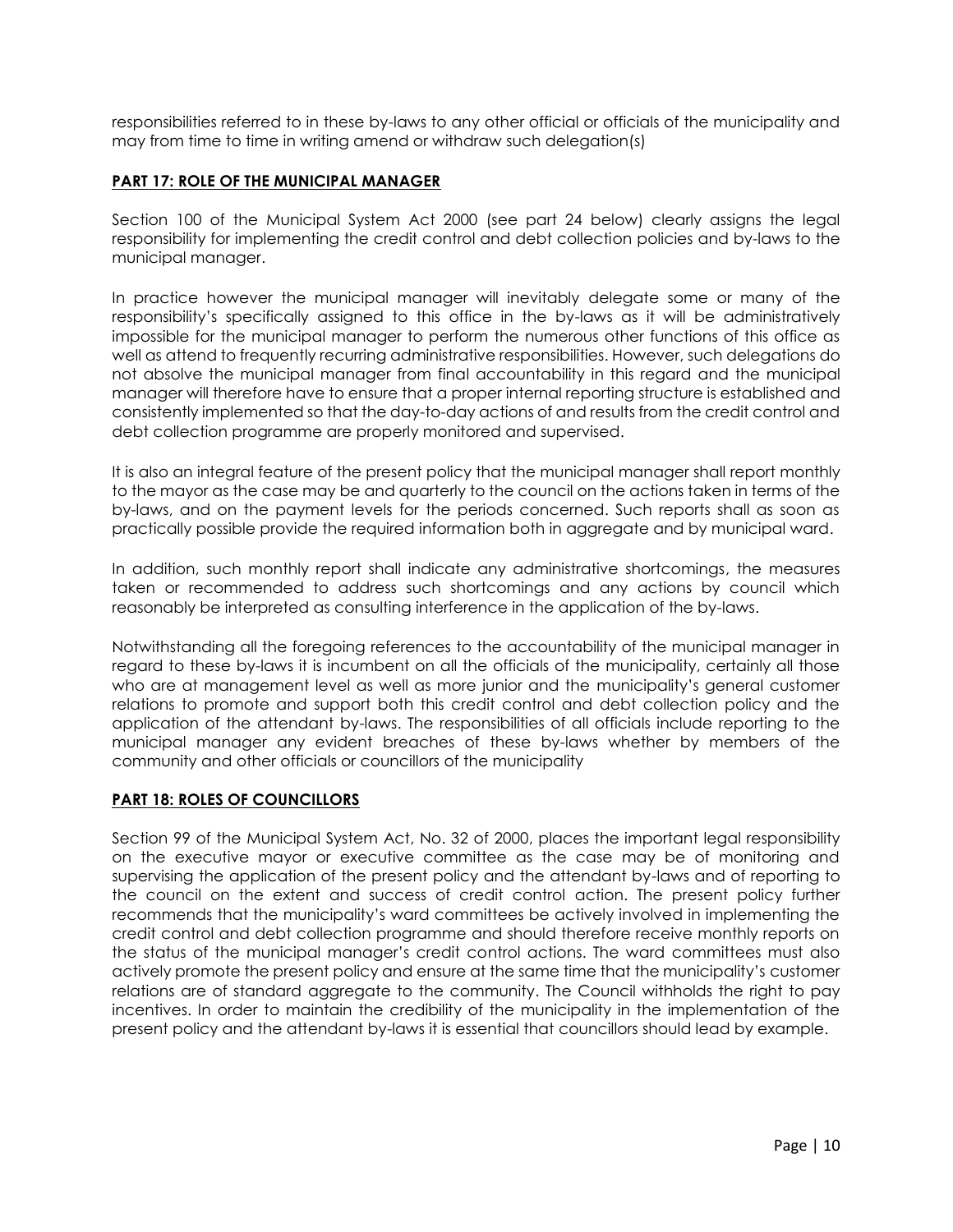#### **PART 19: INTEREST ON ARREARS AND OTHER PENALTY CHARGES**

One percent (1%) monthly interest shall be charged on all arrear accounts. For purposes of determining arrear amounts all amounts unpaid excluding interest previously raised and penalty charges, but including value added tax, shall be taken into account. Accounts handed over to the attorney will not be charged further interest, until the account is up to date, when interest will be charged as set out above.

#### **PART 20: INDIGENCE MANAGEMENT**

In regard to the payments expected from registered indigents and the credit control and debt collection action contemplated in respect of such residents, this policy must be read in conjunction with the municipality's approved policy on the indigence management.

#### **PART 21: UNCOLLECTABLE ARREARS**

The effective implementation of the present policy also implies a realistic review of the municipality's debtor's book at the conclusion of each financial year. A report will be prepared which indicates the accounts in arrears or accounts referred by attorneys as uncollectable. The municipal manager shall on a regular basis but not later than after 30 June each year present to the council a report indicating the amount of the arrears which it is believed is uncollectable together with the reasons for this conclusion.

The council shall then approve the write-off of such arrears if it is satisfied with the reasons provided, however the municipal manager and the chief financial officer may approve trivial outstanding amounts to be written-off, if deemed that it's not cost-effective to take steps to try to recover the amounts.

#### **PART 22: ARREARS WHICH HAVE ARISEN PRIOR TO THE ADOPTION OF THE PRESENT POLICY**

The council shall separately consider arrears which arose prior to the adoption of the present policy, and shall advise accountholders of their respective obligations. The council shall have regard to the quantum of such arrears to the period over which the default occurred and to whether the accountholder concerned has registered as an indigent in terms of the municipality's policy on indigence management.

#### **PART 23: BY-LAWS TO BE ADOPTED**

By-laws shall be adopted to give effect to the council's credit control and debt collection policy. These by-laws deal severely with defaulters and their applications requires a considerable degree of commitment from the municipal manager and his or her administration as well as from the municipality's political structures. For these to ensure the avoidance of financial misfortunes for the municipality and to lead to sustained financial stability their application will have to receive the constant attention of all the municipality's key role-players and decision makers. If these by-laws are not constantly and consistently applied from month and from year to year, the municipality's political and administrative credibility will be severely impaired and it may not be able to alert financial collapse in the long run.

Although these by-laws envisage even termination of basic services for defaulting accountholders this will not in itself – no matter how harsh it may seem to those councillors and officials who are disposed to greater leniency prevent the accumulation of arrears. The monthly billing for property rates, sewerage charges and refuse removal fees will continue in respect of defaulting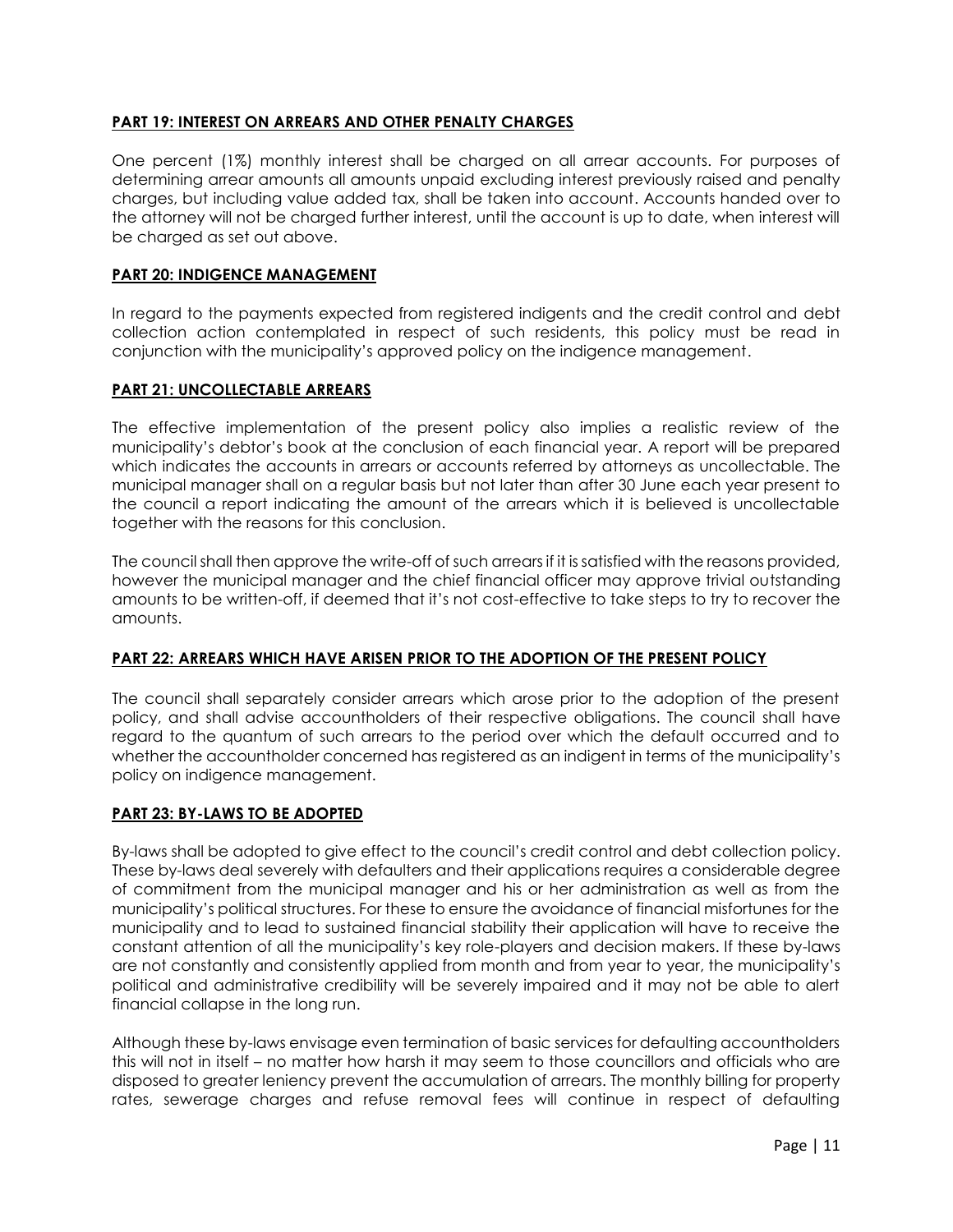accountholders even though their consumption of water may have been terminated or restricted. The termination or restriction of services must therefore be seen merely as a vital first step in the credit control programme and the commitment by the municipality to follow up such actions with the full force of the law at the municipality's disposal is an essential further step if the accumulation of debts is to be meaningfully curtailed.

The by-laws comply with the requirements of the Municipal System Act 2000, The Water Services Act 1997 and the Municipal Finance Management Act 2003. The by-laws also deal with the determination and payment of consumer deposit and in accordance with part 11 of the present policy effectively differentiate in this respect between accountholders who are both the owners and occupiers of the fixed property concerned on the one hand and accountholders who are tenants of such properties on the other. The differentiation is essential if the municipality wishes to protect its interest in so far as tenants are concerned but in any event it is believed that a degree of differentiation imposes an unreasonable financial burden on such tenants (effectively the deposit required from owners/occupiers represents one month average consumption whereas the deposit in the case of tenants represents two months consumption).It is not proposed that accountholders who have currently not lodged the deposits should be required to do so forth with but only within a two-year period but that accountholders who are default at any future date should immediately be obliged both to sign proper service contracts and to lodge the deposits required in terms of both such contracts and the by-laws.

# **PART 24: LEGAL REQUIREMENTS**

It is essential for the protection of the municipality's interest that the provisions of particularly the Municipal Systems Act 2000 and the Property Rates Act 2004 in so far as they provide additional debt collection mechanisms for the municipalities be diligent enforced. At the same time both the council and administration must note the obligations which the municipality has towards the community in respect of customer care and relations.

For ease of reference paragraph of the relevant extracts from the Municipal System Act specifically, Section 95 to 103 and Section 118 are therefore appended to this policy as are Sections 28 and 29 of the Property Rates Act. The immediate relevant extracts from the Water Service Act 1997 and the Municipal Finance Management Act are also included in the annexure.

#### **PART 25: NON-ROUTINE JOURNALS**

All non-routine journals shall be prepared and reviewed as per the delegations. A delegated official shall review the journals before it is captured on the financial system.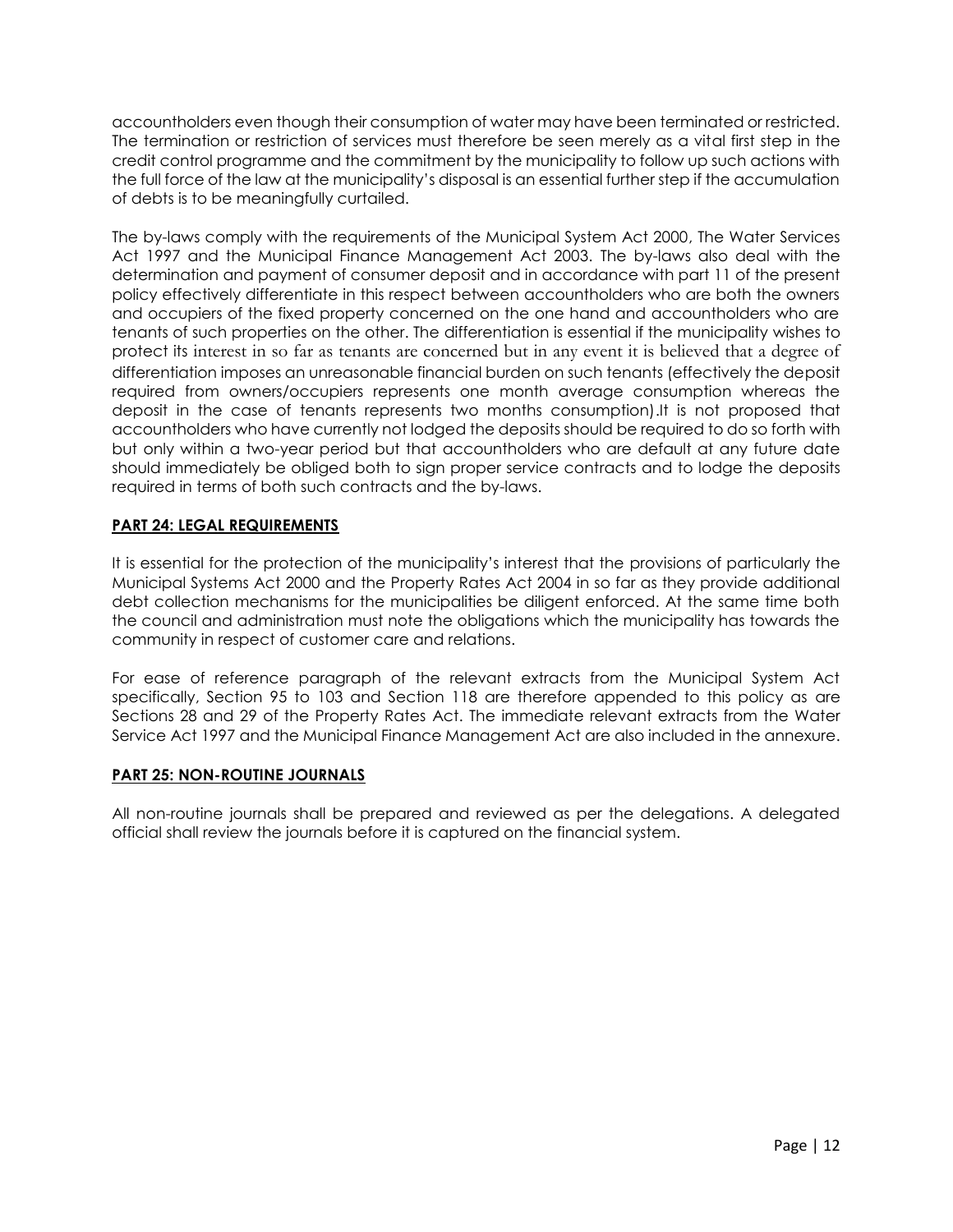# **ANNEXURE A: CHECKLIST**

The following checklist represents a basis summary of the key controls which the municipality should perform:

#### Monthly report to CFO

| <b>No</b>      | Description:                                                                                                                                                                                                          | Comments |
|----------------|-----------------------------------------------------------------------------------------------------------------------------------------------------------------------------------------------------------------------|----------|
|                | Deposits must be paid by the consumer before the services are<br>connected.                                                                                                                                           |          |
| $\mathcal{L}$  | The municipality shall maintain a register of all connections,<br>disconnections and reconnections for the year under review. The register<br>shall be updated and reviewed on a timely basis by delegated officials. |          |
| 3              | Notice letters must be sent to all long-outstanding debtors.                                                                                                                                                          |          |
| $\overline{4}$ | If no arrangement is made or payment received (within the prescribed<br>time-frames) after the notice the municipality shall cut-off the services of<br>the debtor.                                                   |          |
| 5              | After disconnection, if no payment is received the debtor shall be<br>handed over for legal action.                                                                                                                   |          |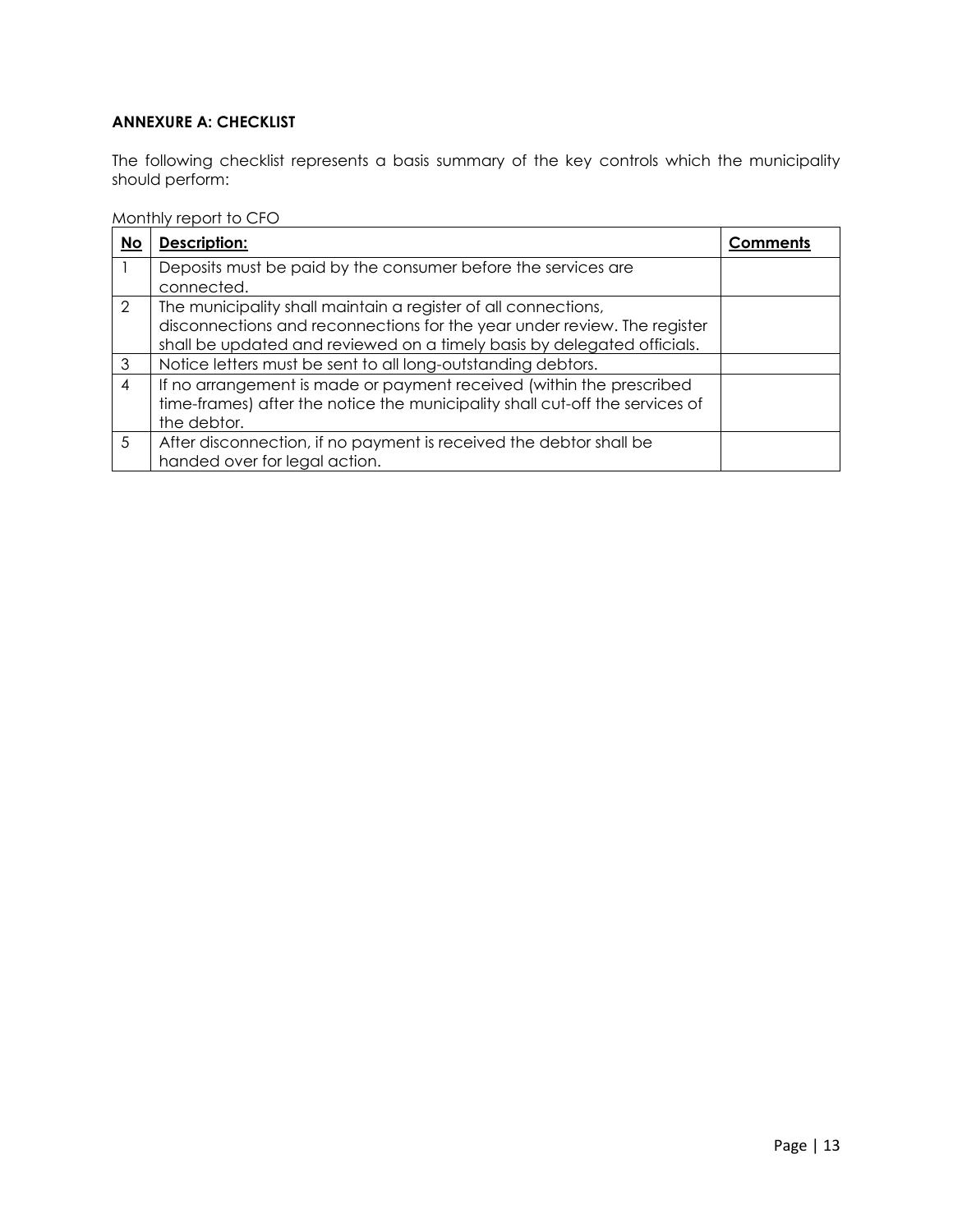#### **ANNEXURE B: LEGISLATIVE REQUIREMENTS**

#### **SECTION I: WATER SERVICE ACT 108 OF 1997**

#### *SECTION 21: BY-LAWS*

The Act requires a municipality on its capacity as a water services authority to make by-laws which contract conditions for the provision of water services and which provide for the following interalia

- the standard of the services
- the technical conditions of supply including quality standards units or standards of measurements,
- the verification of meters' acceptable limits of error and procedures for the arbitration of disputes relating to the measurement of water services provided
- the determination and structure of tariffs
- the payment and collection of monies due for the water services consumed
- the circumstances under which water services may be limited or discontinued and
- the procedure for such limitation or discontinuation; and
- the prevention of unlawful connections to water services works and the unlawful of wasteful use of water

#### **SECTION II: LOCAL GOVERNMENT: MUNICIPAL SYSTEMS ACT NO. 32 OF 2000**

#### *SECTION 95: CUSTOMER CARE AND MANAGEMENT*

A municipality must in relation to the levying of rates and other taxes and the charging of fees for municipal services within its financial and administrative capacity do the following -

- establish a sound customer management system which aims to create a positive and reciprocal relationship between persons liable for these payments and the municipality itself or (where applicable) a service provider
- establish mechanisms for user of service and ratepayers to give feedback to the municipality of other service provider with regard to the quality of the services and the performance of the service provider
- take reasonable steps to ensure that users of services are informed of the costs involved in service provision, the reasons for the payment of the service fees and the manner in which monies raised from the service are utilized where the consumption of service is measured take reasonable steps to ensure that the consumption by individual consumers of services is measured through accurately and verifiable metering services ensure that persons liable for payments receive regular and accurate accounts which indicates the basis for calculation the amounts due provide accessible mechanisms for those persons to query or verify accounts and metered consumption as well as appeal procedures which allow such persons to receive prompt redress for in accurate accounts provide accessible mechanisms for dealing with complaints from such persons together with prompt replies and corrective action by the municipality
- provide mechanisms to monitor the response time and efficiency in complying with the aforementioned requirements; and provide accessible pay points and other mechanisms for settling accounts for making prepayments for services.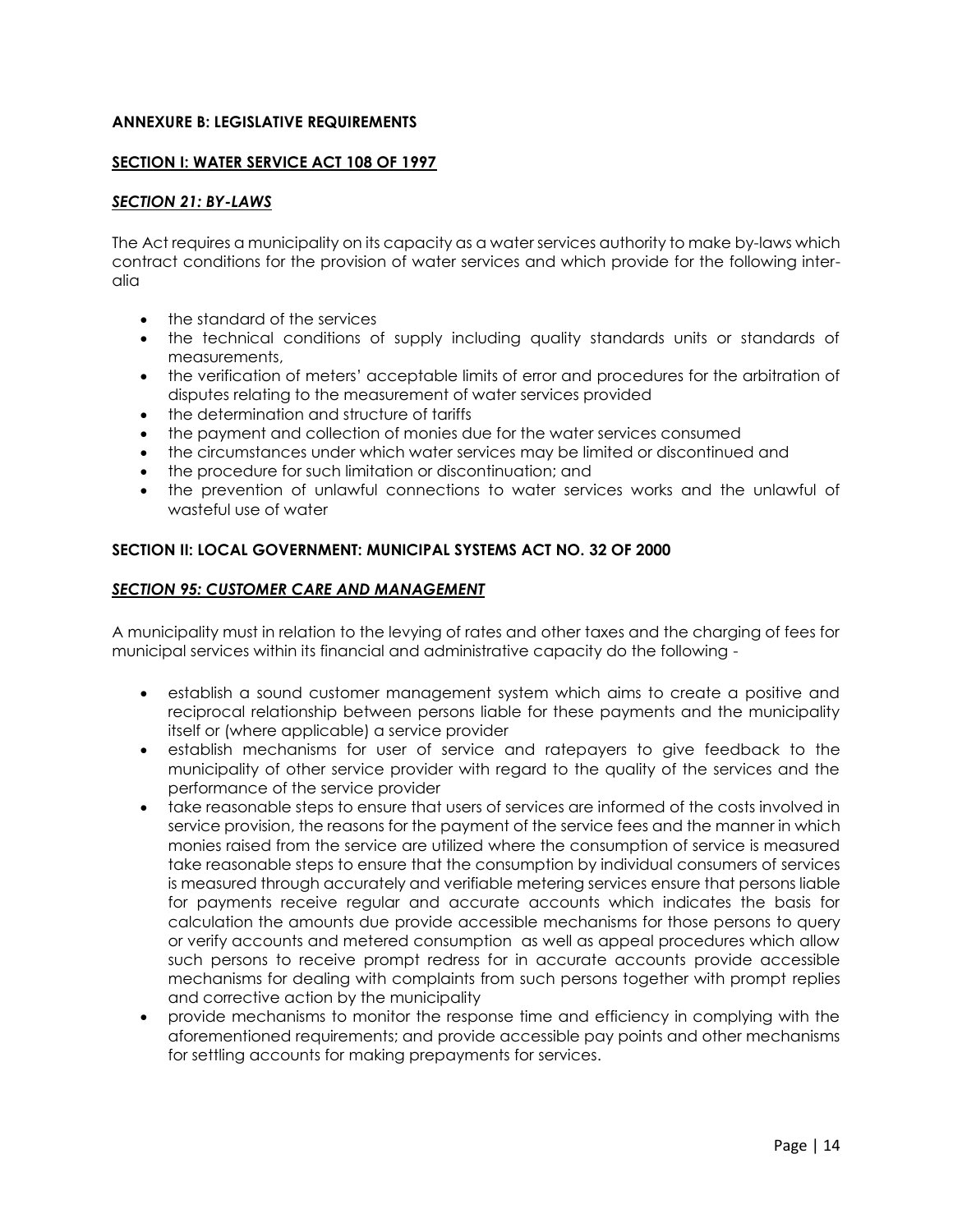# *SECTION 96: DEBT COLLECTION RESPONSIBILITY OF MUNICIPALITIES*

A municipality: -

must collect all money that are due and payable to it subject to the requirements of this Act and any other applicable legislation; and for this purpose, must adopt, maintain and implement a credit control and debt collection policy which is consistent with its rates and tariffs policies and which complies with the provisions of this Act.

#### *SECTION 97: CONTENTS OF POLICY*

The municipality's credit control and debt collection policy must provide for –

- credit control procedures and mechanisms
- debt collection procedures and mechanisms
- provision for indigent debtors in a manner consistent with its rates and tariff policies and any national policy on indigents;
- realistic targets consistent with generally recognized accounting practices and collection ratios and the estimated of income state in the budget less an acceptable provision for bad debts
- interest on arrears (where appropriate)
- extensions of time for payment of accounts
- termination of services or the restriction of the provision of services when payments are in arrears matters relating to unauthorized consumption of services theft and damages; and any other matters that may be prescribed by regulation in terms of the present Act.

#### *SECTION 98: BY-LAWS TO GIVE EFFECT TO POLICY*

The municipality within its discretionary powers may differentiate in its credit control and debt collection policy between different categories of ratepayers, users of services, debtors, taxes, services standards and other matters and if so must ensure that such differentiation does not amount to unfair discrimination.

#### *SECTION 99: SUPERVISORY AUTHORITY*

A municipality's executive mayor or executive committee as the case may be or if the council of the municipality does not have and executive committee or executive mayor the council of the municipality must: -

- oversee and monitor the implementation and enforcement of the municipality's credit control and debt collection policies and any by-laws enacted in terms of the foregoing requirements and the performance of the municipal manager in implementing the policies and by-laws
- where necessary evaluate or review the policies and by-laws and the implementation of such policies and by-laws in order to improve the efficiency of its credit control and debt collection mechanisms, processes and procedures; and
- at such intervals as may be determined by the council report to a meeting of the council except when the council itself performs the duties of the supervisory authority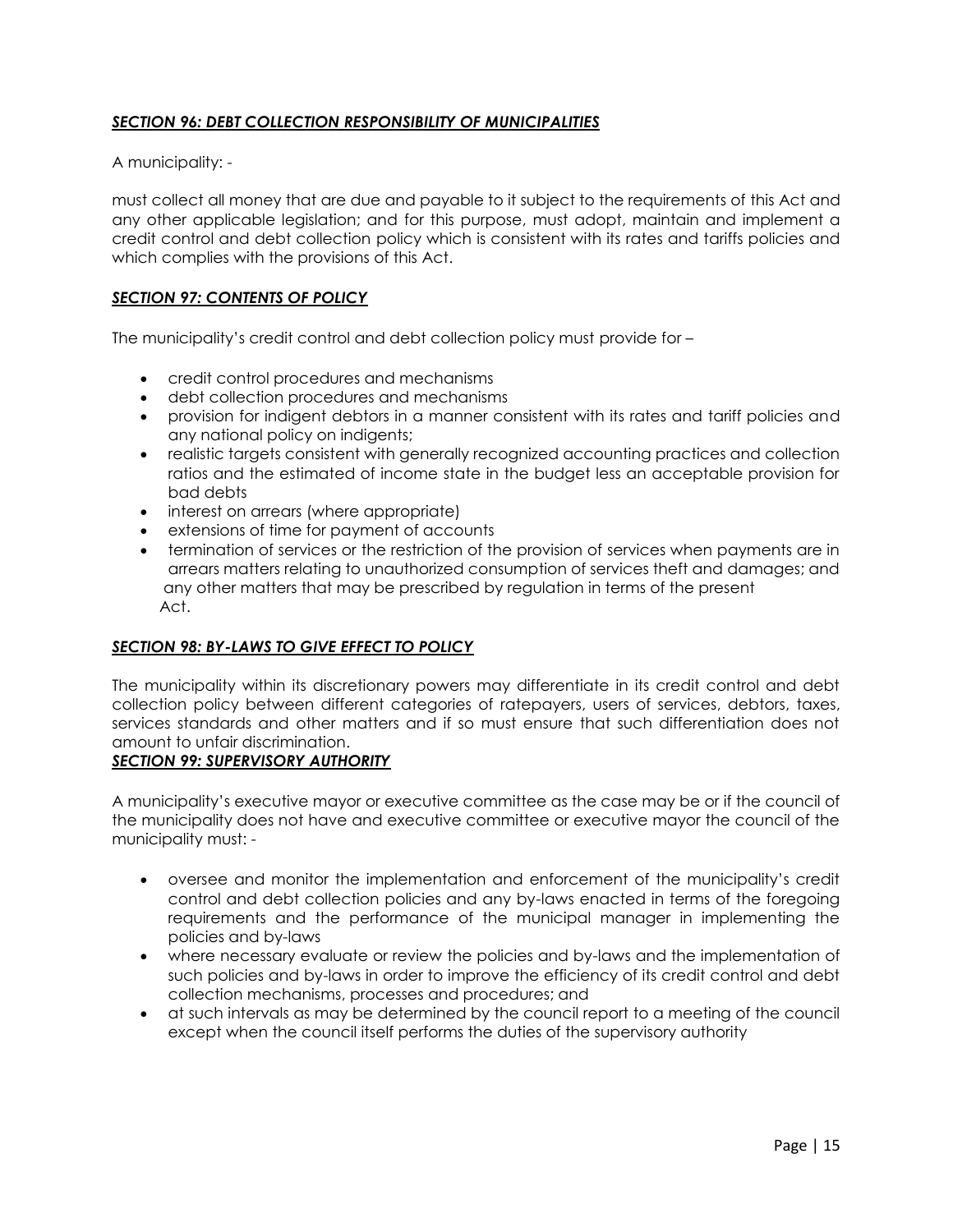#### *SECTION 100: IMPLEMENTING AUTHORITY*

The municipal manager, or where applicable the service provider must -

implement and enforce the municipality credit control and debt collection policies and by-laws enacted in terms of foregoing requirements in accordance with the credit control and debt collection policy and any by-laws establish effective administrative mechanisms, processes and procedures to collect money due and payable to the municipality; and at such intervals as may be determined by the council report the prescribed particulars to a meeting of the supervisory authority referred to previously.

#### *SECTION 101: MUNICIPALITY'S RIGHT OF ACCESS TO PREMISES*

The occupier of premises in a municipality must give an authorized representative of the municipality or of a service provider access at all reasonable times to the premises in order to read inspect install or repair any meter or service connection for reticulation or to disconnect or the provision of any service.

#### *SECTION 102: ACCOUNTS*

Except where there is a dispute between the municipality and the person from whom the municipality has claimed any specific amount a municipality may - consolidate any separate account of such person credit a payment by such a person against any account of that person and implement any of the debt collection and credit control measure provided for in relation to any arrears on any of the accounts of such a person.

#### *SECTION 103: AGREEMENT WITH EMPLOYEES*

A municipality may within its discretionary powers but with the consent of any person liable to the municipality for the payment of rates or other taxes or fees for municipal services enter into an agreement with such person's employer to deduct from the salary or wages of such person any outstanding amounts due by such person to the municipality of such regular monthly amounts as may be agreed to. The municipality may further within its discretionary powers provide special incentives for employers to enter into such agreements and for employees to consent to such agreements.

#### *SECTION 118: RESTRAINT ON TRANSFER OF PROPERTY*

The registrar of deeds or any other registration officer of immovable property may not register the transfer of any property other than on the production to such registration officer of a prescribed certificate issued by the municipality in which such property is situated and which certifies that all amounts due in connection with such property for municipal fees, surcharges on fees, property rates and other municipal taxes, levies and duties during the two years preceding the date of application for the certificate have been fully paid. A municipality may recover as far as is practicable all amounts due to it for municipal service fees, surcharges on fees, property rates and other municipal taxes, levies and duties in preference to any mortgage bonds registered against any property which is to be transferred.

#### *CODE OF CONDUCT FOR THE MUNICIPAL STAFF MEMBERS*

Paragraph 10 of this code of conduct stipulates that if any staff member of a municipality is in arrears to the municipality for rates and services charges for a period longer than 3 months the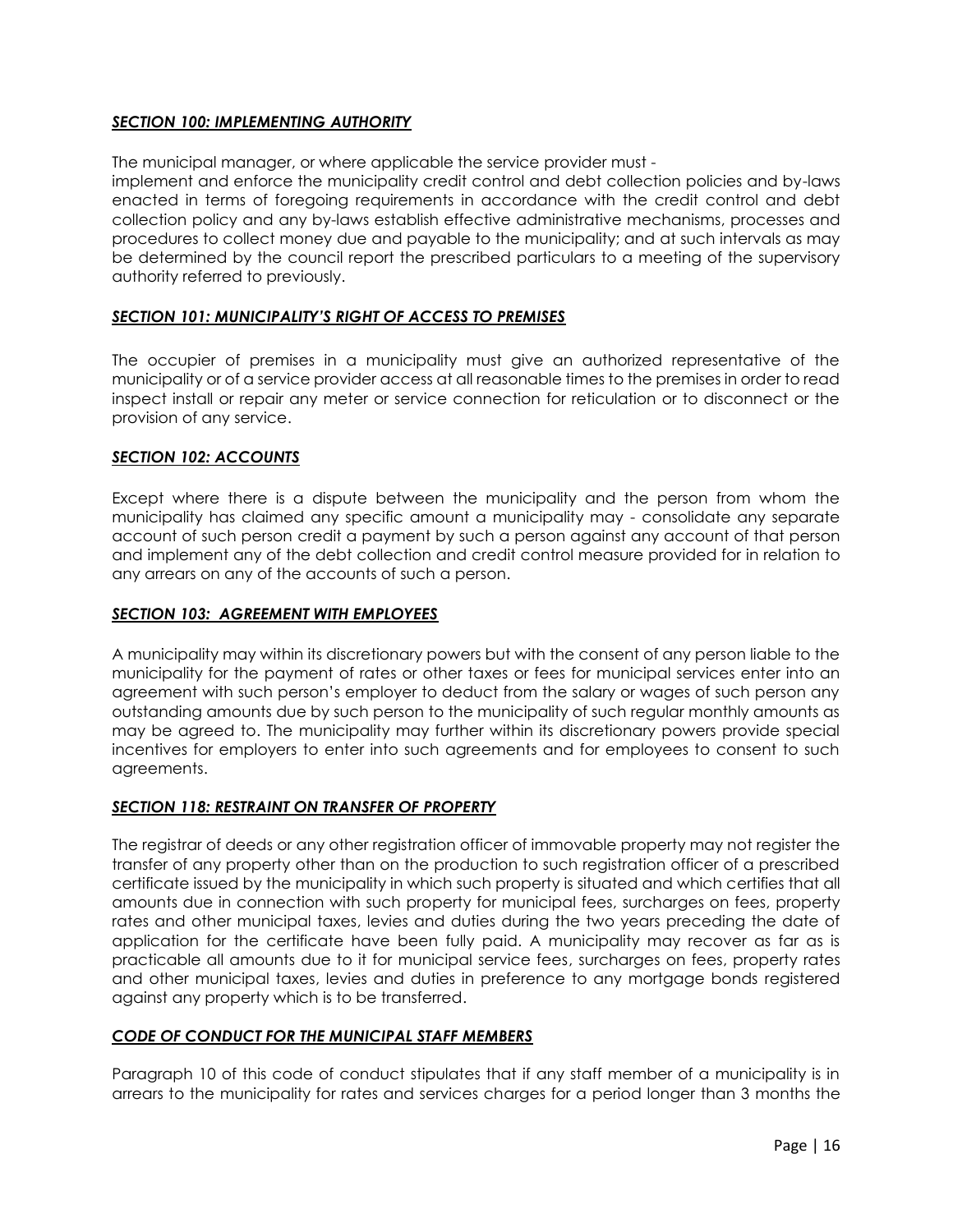municipality may deduct any outstanding amounts from such staff member's salary after this period.

#### *CODE OF CONDUCT FOR COUNCILLORS*

Section 6A of this code reduces councillors to pay all rates tariffs rents and other moneys due to the municipality promptly and diligently. The municipal manager is further required to notify the speaker of the council and the MEC for local government in writing whenever a councillor has been in arrears with any of these payments for a period exceeding 30 days.

#### **SECTION lll: LOCAL GOVERNMENT: MUNICIPAL FINANCE MANAGEMENT ACT NO. 56 OF 2003**

#### *SECTION 64: REVENUE MANAGEMENT*

The accounting officer of the municipality is responsible for the municipality revenues and must for this purpose take all reasonable steps to ensure –

- that the municipality has effective revenue collection systems consistent with Section 95 of the Municipal System Act and the municipality's credit control and debt collection policy that revenue due to the municipality is calculated on a monthly basis
- that accounts for municipal taxes and charges for municipal services are prepared on a monthly basis, or less often as may be prescribed where monthly accounts are uneconomical
- that all money received is promptly deposited in accordance with the requirements of this Act into the municipality's primary and other bank accounts
- that the municipality has maintains a management, accounting and information system which recognizes revenue when it is earned, accounts for debtors and accounts for receipt of revenue
- that the municipality has and maintains a system of internal control in respect of debtors and revenues as may be prescribed
- that the municipal charges interest on arrears, except where the council has granted exemptions in accordance with its budget-related policies and within a prescribed framework; and
- that all revenue received by the municipality including revenues received by any collecting agent on its behalf is reconciled at least on a weekly basis.

The accounting officer must immediately inform the National Treasury of any payments due by an organ of state to the municipality in respect of municipal taxes or for municipal services, if such payments are regularly in arrears for periods of more than 30 days.

#### *NOTE: SECTION 164: FORBIDDEN ACTIVITIES*

Section 164(1) (c) lists as a forbidden activity by a municipality activity of loans to councillors or officials of a municipality and directors or officials of any municipality entity and members of the public. It has been assumed for purposes of compiling the credit control and debt collection policy that allowing any party to pay off arrears of rates and municipal services charges is not tantamount to the making of a loan in terms of Section 164.